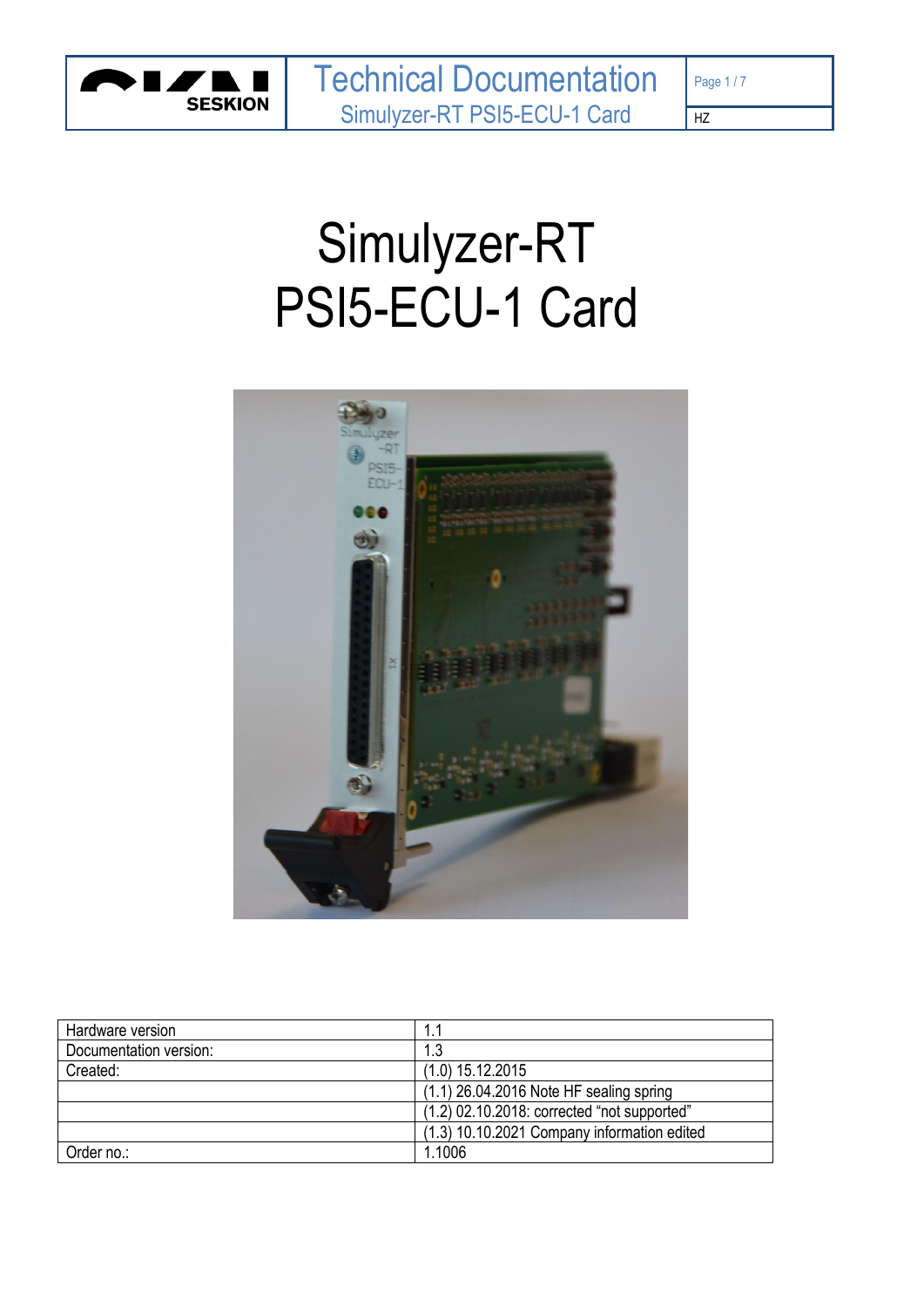

# Safety instructions

To avoid damages to persons and devices the following safety instructions have to be noticed!

- Only qualified personnel are allowed to handle this device!
- Before any handling within the device the current supply has to be switched off!
- During operation the device have to be positioned, that enough air condition is supplied and no small parts can get into the ventilation slots.
- **•** In case of any trouble the system has to be switched de-energized!
- The declared environmental conditions and max. voltage ranges have to be observed!
- To warranty the device remove all dust and dirt in periodically intervals.
- $\bullet$  Make sure that the ventilation slots are unobstructed!

## Intended use:

**The Simulyzer-RT PSI5-ECU-1 card is engineered for analysis of sensors of a Simulyzer RT system. The functionality of the PSI5-ECU-1 card is to simulate an ECU.**

 $\bullet$  The device is only permitted to use for the intended use. Any other use results the deletion of the guarantee!

For questions and repair cases contact SesKion GmbH Tel.: +49 (0)711/990 58 14 Fax: +49 (0)711/990 58 27 Email: info@seskion.de Internet: www.seskion.de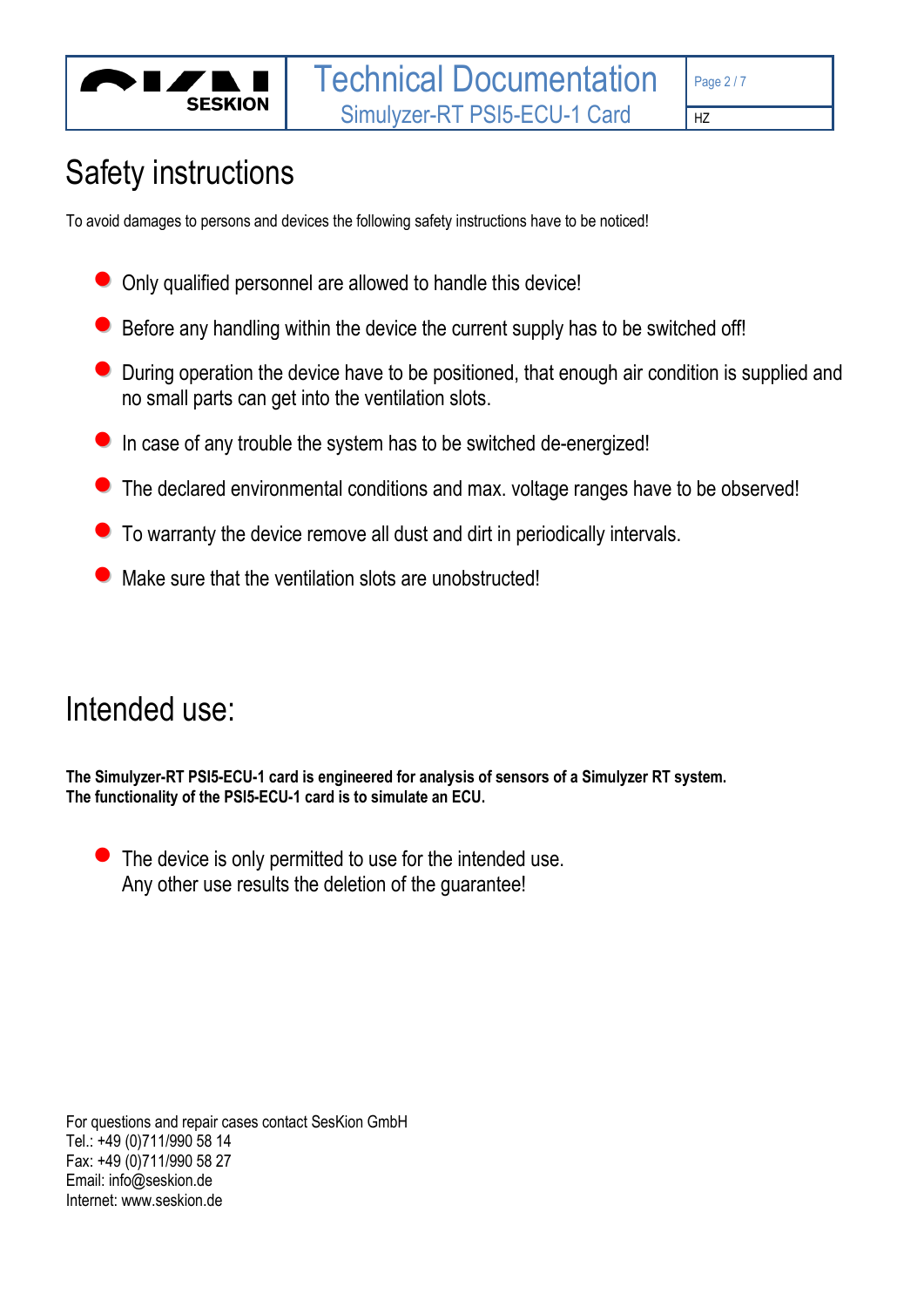

Table of contents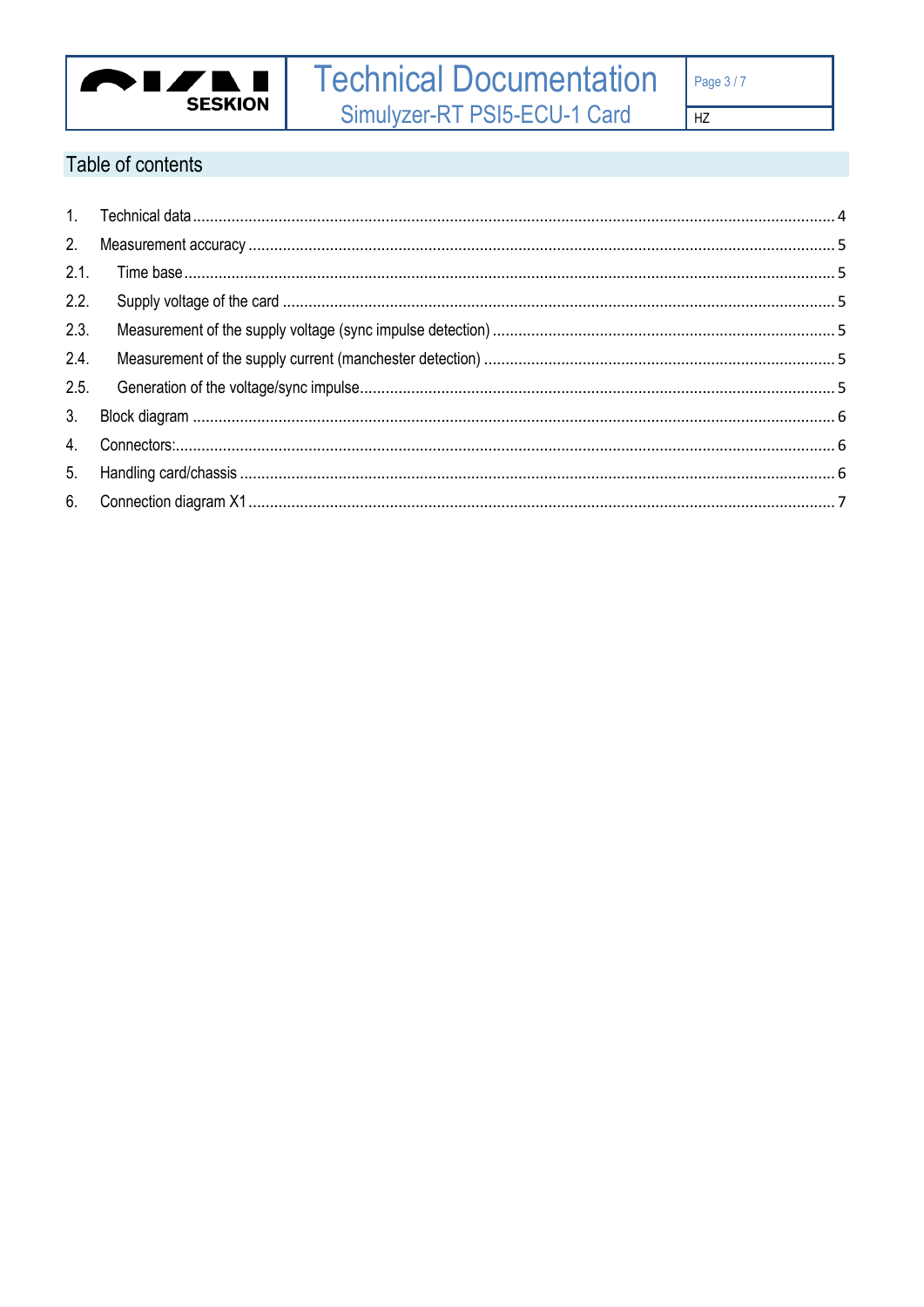

## <span id="page-3-0"></span>1. Technical data

|                                                | Symbol               | <b>Typ</b>                             | Min    | <b>Max</b>                                            | <b>Note</b> |
|------------------------------------------------|----------------------|----------------------------------------|--------|-------------------------------------------------------|-------------|
| Supply voltage                                 | $U_{\mathsf{Supp}}$  | 12V                                    | 11.4 V | 12.6 V                                                |             |
| Current consumption without periphery          | $I_{\text{Supp}}$    | 900 mA                                 | ٠      | Without sensors                                       |             |
| 8 x PSI5 ECU interfaces, alternatively passive |                      |                                        |        |                                                       |             |
| <b>PCI</b> Express                             |                      |                                        |        | Protocol according to PCIe 2.1, max. speed: 2.5GBit/s |             |
| 4 x Aux digital inputs                         | 3,3V and 5V tolerant |                                        |        |                                                       |             |
| 4 x Aux digital outputs                        | 5V                   |                                        |        |                                                       |             |
| Dimension                                      | Euroformat 4 U       |                                        |        |                                                       |             |
| Operating temperature:                         | 32° F  104°F         |                                        |        |                                                       |             |
| Rel. Humidity                                  |                      | Max. 85% not condensed                 |        |                                                       |             |
| Weight                                         | 200 <sub>g</sub>     |                                        |        |                                                       |             |
| Standard specifications                        |                      | EN 61326-1, EN 61000-6-2, EN 61000-6-3 |        |                                                       |             |

| PSI5 characteristics and FPGA                                      |                                                                                    |                                                                                                                                 |  |  |  |  |  |
|--------------------------------------------------------------------|------------------------------------------------------------------------------------|---------------------------------------------------------------------------------------------------------------------------------|--|--|--|--|--|
| PSI5 voltage                                                       | Quiescent potential from<br>4.0V to 20V<br>14 bit resolution                       | All 8 Interfaces independent<br>All 8 PSI5 ECU connectors are short-circuit proofed<br>against external voltages from 0V to 22V |  |  |  |  |  |
| PSI <sub>5</sub> current                                           | Permanent current 75 mA per<br>PSI5 interface,<br>peak current 160 mA during 10 ms | (Shunt of PSI5 circuit measurement: 0.3 Ohm)                                                                                    |  |  |  |  |  |
|                                                                    | Measurement range per interface<br>0 to 120 mA - 14 bit resolution                 |                                                                                                                                 |  |  |  |  |  |
| PSI <sub>5</sub> baudrate                                          | 83.3 kBit/s, 125 kBit/s, 189 kBit/s,<br>250 kBit/s as well as values<br>between    |                                                                                                                                 |  |  |  |  |  |
| PSI5-Spec. conformity                                              | V1.3 and V2.1.                                                                     |                                                                                                                                 |  |  |  |  |  |
| 500MByte DDR3 RAM for NIOS µC, instantiable 32-Bit NIOS µC in FPGA |                                                                                    |                                                                                                                                 |  |  |  |  |  |
| ALTERA FPGA Cyclone V to realize protocols                         |                                                                                    |                                                                                                                                 |  |  |  |  |  |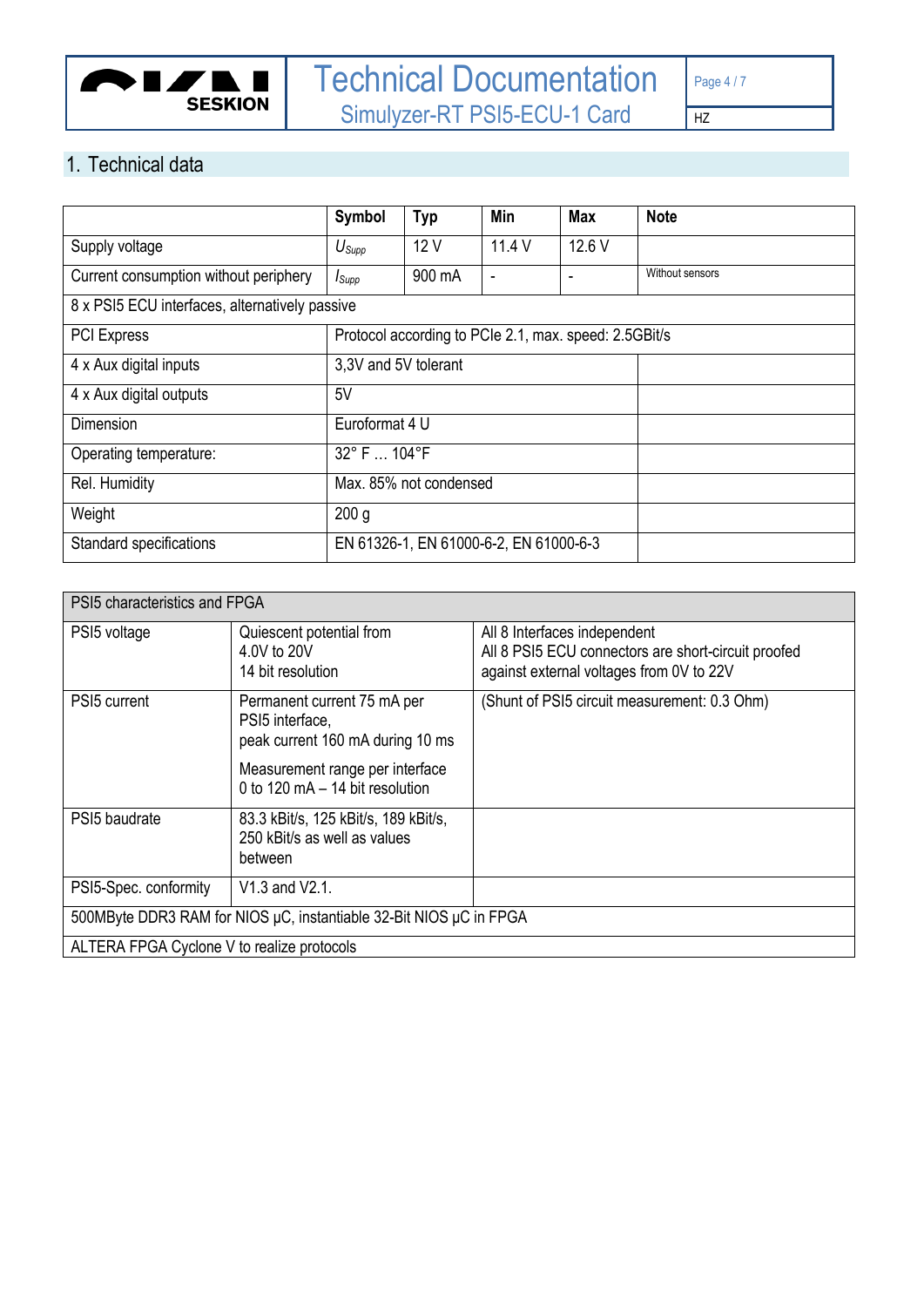

## <span id="page-4-0"></span>2. Measurement accuracy

#### <span id="page-4-1"></span>2.1. Time base

| Test conditions: Environmental temperature 68° to 79°F |                                    |                   |      |            |             |             |  |
|--------------------------------------------------------|------------------------------------|-------------------|------|------------|-------------|-------------|--|
| <b>Num</b>                                             | <b>Evaluation</b>                  | <b>Symbol</b>     | VD   | <b>Max</b> | <b>Unit</b> | <b>Note</b> |  |
|                                                        | Accuracy time base                 | $\Delta f/f$      | ±30  | ±50        | ppm         |             |  |
| ◠<br>∸                                                 | Aging time base                    | $\Delta f/f_A$    | ±5   |            | ppm/year    | -           |  |
| ົ                                                      | Temperature drift of the time base | $\Delta f/f_\tau$ | ±0.3 | ±0.7       | ppm/K       | ۰           |  |

#### <span id="page-4-2"></span>2.2. Supply voltage of the card

| Test conditions: Environmental temperature 68° to 79°F |                         |               |          |            |      |                       |
|--------------------------------------------------------|-------------------------|---------------|----------|------------|------|-----------------------|
| <b>Num</b>                                             | <b>Evaluation</b>       | Symbol        | ™ур      | <b>Max</b> | Unit | <b>Note</b>           |
|                                                        | Permitted voltage range | Usupp         | $\Delta$ | ±0.6       |      |                       |
| ັ                                                      | Current consumption     | <b>I</b> Supp | t.d.b    | t.d.b      |      | Without sensor supply |

#### <span id="page-4-3"></span>2.3. Measurement of the supply voltage (sync impulse detection)

|            | Test conditions: Environmental temperature 68° to 79°F |                    |          |            |                    |             |  |  |
|------------|--------------------------------------------------------|--------------------|----------|------------|--------------------|-------------|--|--|
| <b>Num</b> | <b>Evaluation</b>                                      | Symbol             | Typ      | <b>Max</b> | Unit               | <b>Note</b> |  |  |
| 6          | Accuracy of the measured PSI5 voltage                  | $U_{mea}$          | ±0.3     | ±0.4       | $\%$ of scfin 20 V |             |  |  |
|            | Aging of the measured PSI5 voltage                     | $U_{A\text{-}mea}$ |          | ±0.1       | %/vear             |             |  |  |
|            | Resolution of the measured PSI5 voltage                |                    | 14       |            | Bit                | 016383      |  |  |
|            |                                                        |                    | 1,220703 |            | mV/LSB             |             |  |  |

#### <span id="page-4-4"></span>2.4. Measurement of the supply current (manchester detection)

|            | Test conditions: Environmental temperature 68° to 79°F |        |          |            |                     |                       |  |  |
|------------|--------------------------------------------------------|--------|----------|------------|---------------------|-----------------------|--|--|
| <b>Num</b> | <b>Evaluation</b>                                      | Symbol | ™ур      | <b>Max</b> | Unit                | <b>Note</b>           |  |  |
| 9          | Accuracy of the measured PSI5 current                  | Imea   | ±0.15    | $\pm 0.25$ | % of scfin<br>120mA | Range<br>0.5mA  100mA |  |  |
| 10         | Aging of the measured PSI5 current                     | IA-mea |          | ±0.1       | % of scfin / year   | Range<br>0.5mA  100mA |  |  |
| 11         | Resolution of the measured PSI5 current                |        | 14       |            | Bit                 | 0.65535               |  |  |
|            |                                                        |        | 7,324219 |            | µA/LSB              |                       |  |  |

#### <span id="page-4-5"></span>2.5. Generation of the voltage/sync impulse

| Test conditions: Environmental temperature 68° to 79°F |                                                                                |             |       |      |                    |             |  |  |
|--------------------------------------------------------|--------------------------------------------------------------------------------|-------------|-------|------|--------------------|-------------|--|--|
| <b>Num</b>                                             | <b>Max</b><br><b>Evaluation</b><br>Unit<br><b>Note</b><br><b>Symbol</b><br>Typ |             |       |      |                    |             |  |  |
| 12                                                     | Accuracy of the generated voltage                                              | $U_{mea}$   | ±0.3  | ±0.4 | $\%$ of scfin 20 V | Range 3V19V |  |  |
| 13                                                     | Aging of the generated voltage                                                 | $U_{A-mea}$ |       | ±0.1 | %/vear             | Range 3V19V |  |  |
| 14                                                     | Resolution of the generated voltage                                            |             | 14    |      | Bit                | 0.65535     |  |  |
|                                                        |                                                                                |             | .2207 |      | mV/LSB             |             |  |  |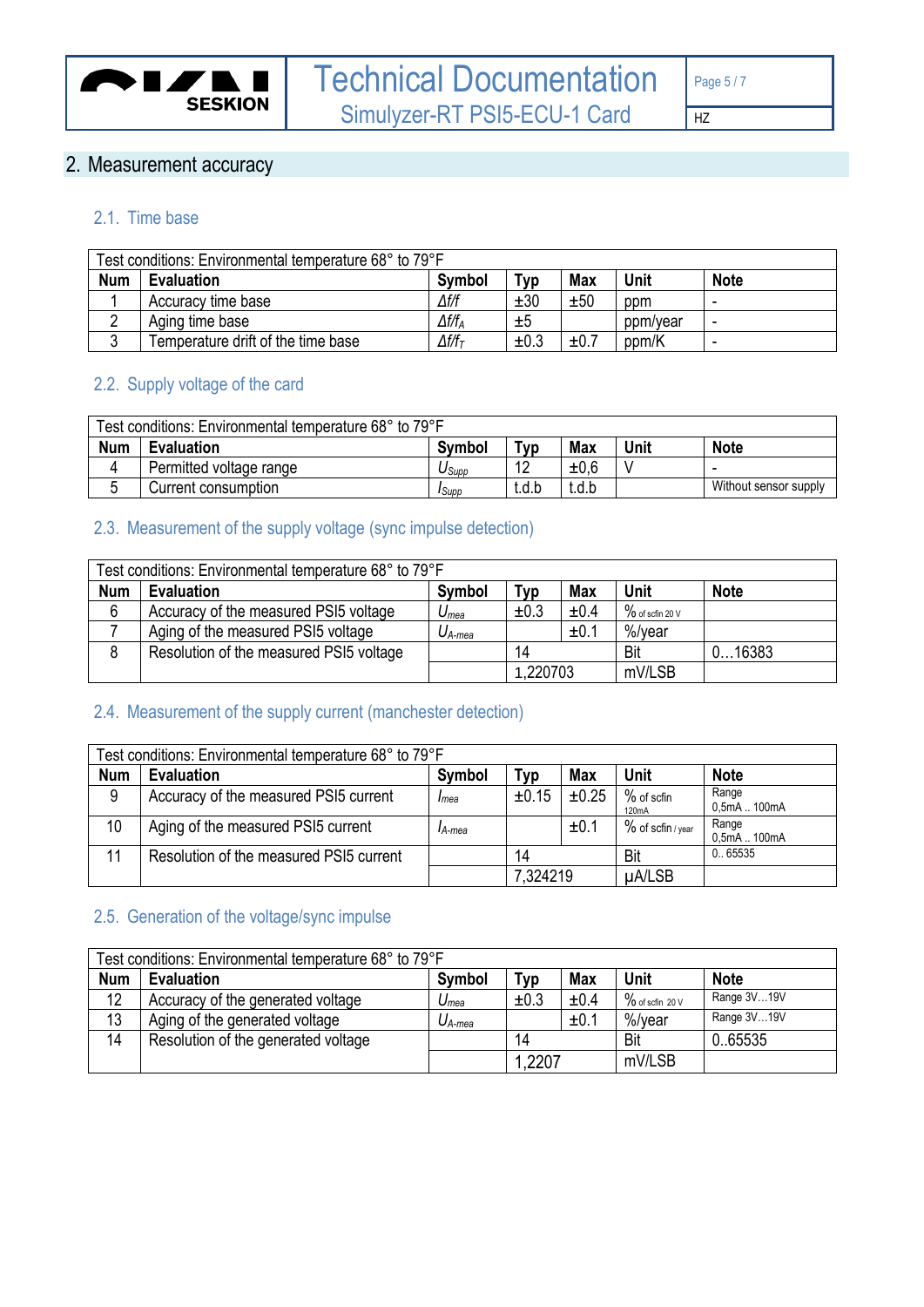

#### <span id="page-5-0"></span>3. Block diagram



Block diagram: PSI5 part

#### <span id="page-5-1"></span>4. Connectors:

- 
- 
- Connector to bus: 1 PCIe Lane to RT-CPU-1 Supply current I2C parallel to all cards (synchronization) • Connector to front: 1x37 pin. SUB-D-female connector (X1)



#### <span id="page-5-2"></span>5. Handling card/chassis

Pay attention that the ejection lever of the plug-in card is arrested correctly. Only the correct position guarantees a justly connection of the bus system and the power supply!







**Note** 

The forcible insertion of the card with displaced HF-sealing spring will demage them. As a result of that HF energy emission will be increased!

Only with intact HF-sealing spring we guarantee that the whole system confirms to the EMC guidelines.

**HF-sealing spring** 

Open position

No electrical contact

No electrical contact

Electrical contact guaranteed